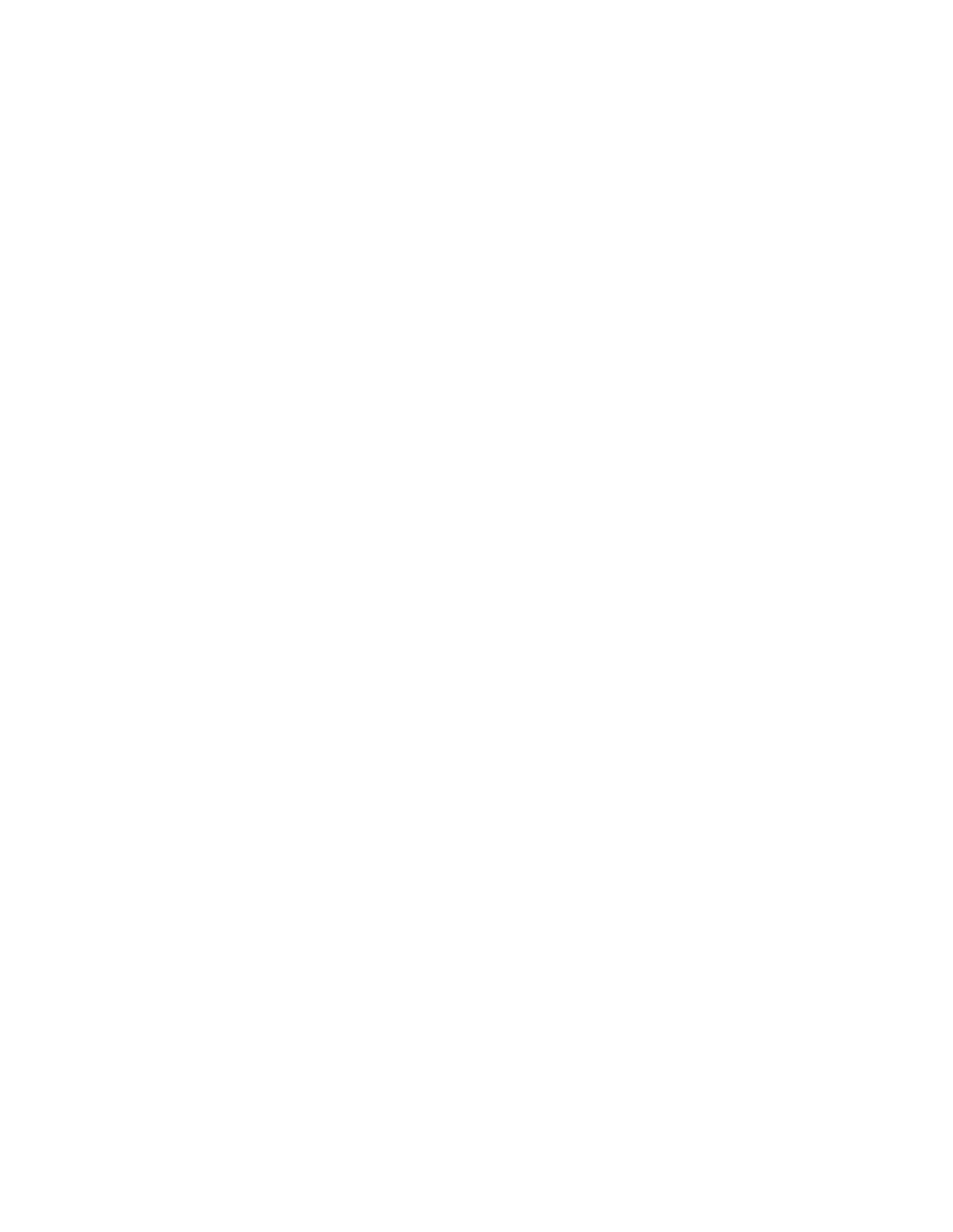## Why Create an Estate Plan?

You don't have to be a millionaire to benefit from an estate plan. Reasons to create an estate plan are as unique as the individuals who create them. If you own a home, have minor children and/or grandchildren, grown children in their own marriages, have been divorced, own a business, or expect to receive an inheritance of your own, you need to take action now.

Here are the common reasons you need to not only build and protect your hard-earned money, but transfer it with as little depletion and expense as possible. With a proper estate plan in place, you can plan ahead to:

- 1. Designate who will manage your affairs if you become disabled and when you pass away. If you fail to do so, the court will decide for you. You never know who the court will appoint. Keep control of your own destiny!
- 2. Plan for Medicaid and its impact on your estate if you must go into a nursing home. Nursing homes today can cost as much as \$74,000 per year or more, and a long-term stay can easily impoverish all but the wealthiest families. With proper planning, however, you can shelter assets and keep your family's wealth intact. Because there is a 50-50 chance that the average adult will spend at least one year in a long-term care facility, it becomes painfully clear this type of planning is extremely important
- 3. Avoid probate, during your lifetime and when you pass away. Do you want the court controlling you or your assets? Probate proceedings are public, expensive, timeconsuming and should be avoided whenever possible. Leave your money to your heirs

quickly, privately and efficiently by establishing a proper estate plan.

- 4. Protect children from a prior marriage if you pass away first. Second marriage planning can be complex and tricky. Expert legal guidance is needed to ensure your assets are preserved and your children of your first marriage will receive the proper share of their inheritance.
- 5. Protect assets inherited by your heirs from lawsuits, divorces and other claims. Make sure your assets are inherited by your loved ones, not the people you don't want to receive them, such as their ex-spouses, inlaws, creditors or the IRS.
- 6. Impose discipline upon children and/or grandchildren who may not be capable or experienced in managing money. Make sure your children and/or grandchildren spend their inheritance wisely. Protect their inheritance against inexperience and mismanagement by including specific conditions and rewards in your estate plan.
- 7. Provide for special needs children and grandchildren. The loss of governmental benefits can wipe out your estate. Special considerations and planning is needed to avoid the loss of governmental benefits.
- 8. Insure that a specific portion of your estate actually gets to grandchildren, charities, etc. Without planning, the state will decide who inherits your assets… NOT YOU! Planning your estate ensures your intentions and directions are followed.
- 9. Protect a portion of your estate if you pass away first and your surviving spouse remarries. Special Trusts can be set up to protect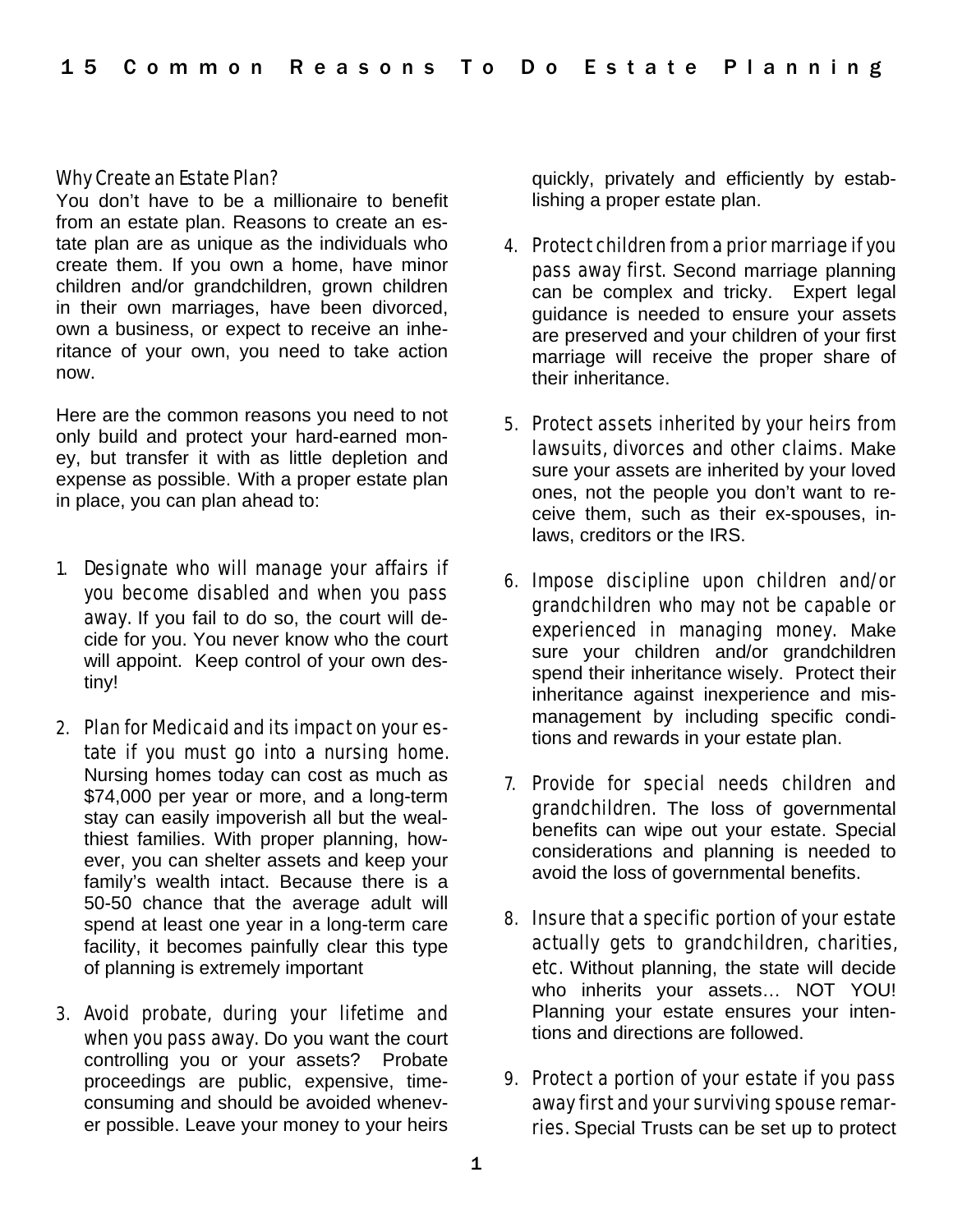your current surviving spouse and insure that your assets don't end up in the wrong hands. Take action now to protect your family.

- 10. Address different needs of different children. No two children are alike. Customized estate planning can assure that each child's personal needs are addressed in the manner you deem best.
- 11. Prevent or discourage challenges to your estate plan. Establishing a Revocable Living Trust now makes it more difficult for objections when you are no longer around to speak for yourself.
- 12. Encourage and reward heirs who make smart life decisions, and prevent the depletion of your estate from those who do not. There can be a point at which giving a child more money can make them less productive and less happy. A Family Incentive Trust can be tailored with financial incentives which encompass your family values and goals to encourage and motivate your children. Such a Trust can be a loving way to support your children while inspiring them to be productive members of society and fostering their sense of self-worth.
- 13. Assure an education for children, or grandchildren, despite what they (or their parents) dream of doing with the inheritance. Establishing an educational trust can assure that your children and/or grandchildren use their inheritance for education and not fund a vacation in Las Vegas.
- 14. Plan for a "Brady-Bunch" family estate plan and assure the step-parent doesn't spend your children's inheritance and/or provide for a spouse without sacrificing the in-

tended legacy for children of a prior marriage. Divorce and second marriages can have devastating effects on the inheritance you intend for your children, if your estate plan is not reviewed and updated. Often times, the original "traditional" estate plan will not meet the needs or provide the protection needed for your new blended family, so proper planning is imperative.

15. Pursue charitable goals you may not otherwise feel you can afford. Considerably cutting probate expenses allows you to also leave a legacy to a charitable organization you admire.

## About Our Law Firm

The Morton Law Firm is devoted exclusively to estate planning. We are members of the American Academy of Estate Planning Attorneys, the National Academy of Elder Law Attorneys, WealthCounsel and ElderCounsel. We offer guidance and advice to our clients in every area of estate planning. This list offers a sampling of these services.

**Wills.** Prepare a Will or other document to outline your wishes.

**Revocable Living Trust.** Prepare comprehensive, customized plans according to your needs.

**Special Needs and Divorce Protection.** Protect loved ones and get informed advice on these important estate planning issues.

**Asset Protection.** Receive guidance on protecting your legacy.

**Retirement Planning.** Ensure that your taxdeferred accounts are properly structured to give your family the greatest tax advantages possible.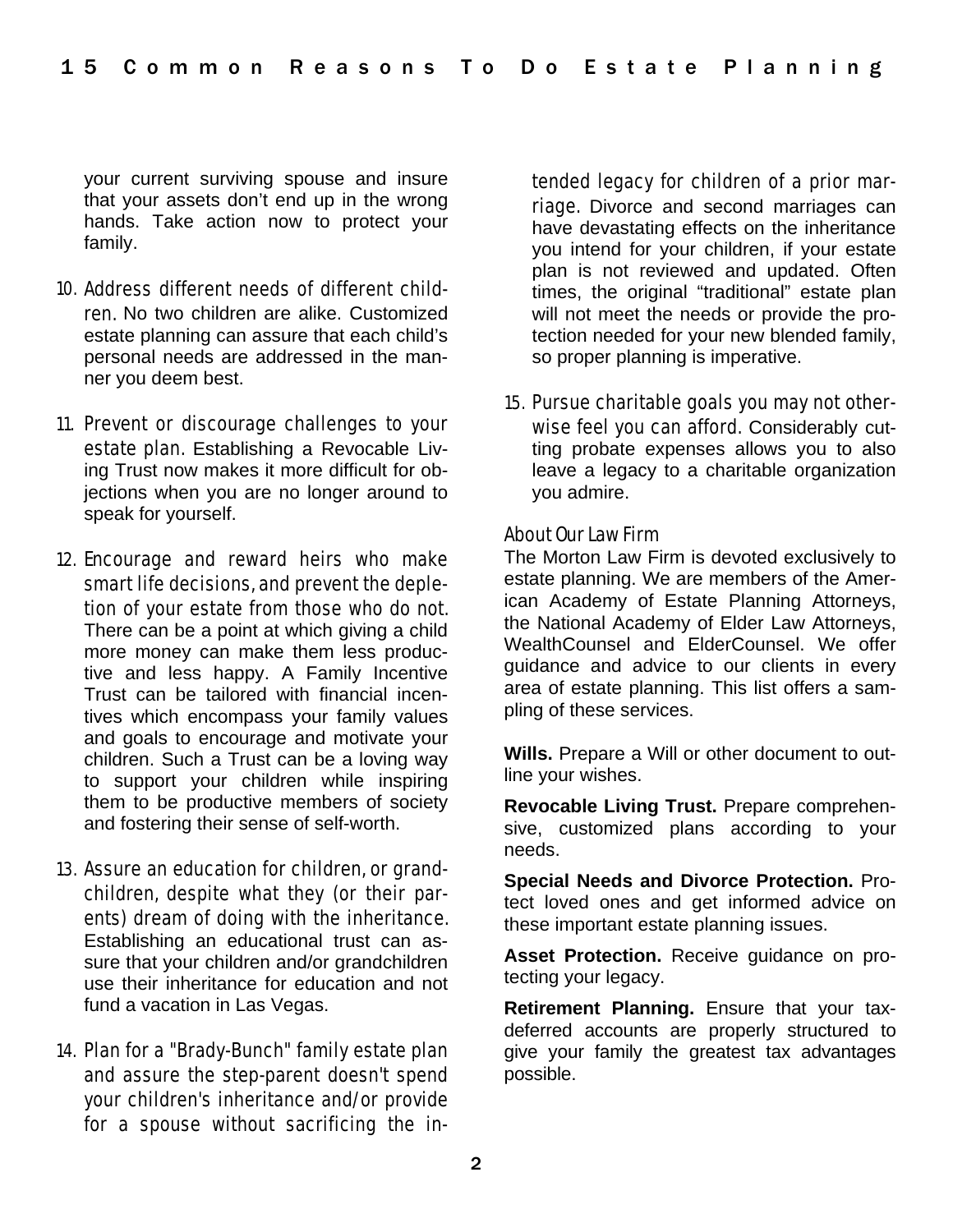**Long-Term Health Care.** Make sure you have properly outlined necessary health care instructions.

**Creditor Protection.** Find out how you can protect your estate and your heirs.

**Structured Buy-Out Plans.** The plan you create for your children to sell or distribute land and assets.

**Trust Administration.** Distributing your estate after the first and second spouses pass away according to the way your Trust dictates.

**Advanced Planning.** Get assistance with matters such as Family Limited Partnerships, Irrevocable Life Insurance Trusts, Charitable Remainder Trusts and Business Succession Planning.

**Probate Assistance.** Get the assistance you need when someone with or without a Will passes away.

**Updating Documents.** Ensure that your affairs are in order with regular estate reviews. Amend or restate your existing estate plan to ensure its effectiveness.

**Tax Planning.** Preserve your wealth and reduce taxes with proper planning.

Our main office is located at **132 Fairmont Street, Suite A, Clinton, MS 39056**. We also offer see clients at our Ridgeland, Mississippi satellite office located at **774 Avery Blvd., Suite D, Ridgeland, MS 39157**. We offer comprehensive and personalized estate planning consultations. Please call us at **(601) 925-9797** or visit us online at **www.mortonelderlaw.com**.

## About the American Academy of Estate Planning Attorneys

This report reflects the opinion of the American Academy of Estate Planning Attorneys. It is based on our understanding of national trends and procedures, and is intended only as a simple overview of the basic estate planning issues. We recommend you do not base your own estate planning on the contents of this Academy Report alone. Review your estate planning goals with a qualified estate planning attorney.

The American Academy of Estate Planning Attorneys is a member organization serving the needs of attorneys committed to providing their clients with the best in estate planning. Through the Academy's comprehensive training and educational programs, it fosters excellence in estate planning among its members and helps them deliver the highest possible service to their clients.

## Other Reports Available from Our Firm

- *Are Your Bank Accounts Safe? FDIC Insurance Can Cover You – With the Right Planning*
- *A Special Child Needs Special Planning*
- *Asset Protection: Reducing Risk, Promoting Peace of Mind*
- *Beware of Living Trust Scare Tactics*
- *Charity Begins at Home: The Charitable Remainder Trust*
- *Congress Repealed the Estate Tax or Did They?*
- *Creating a Lasting Legacy The Best Things in Life Aren't Things*
- *Estate Planning with Individual Retirement Accounts (IRAs)*
- *Family Farm: The Next Generation*
- *Family Wealth Trust: Calculating the Benefits*
- *Finding the Right Estate Planning Firm*
- *Funeral Planning: Options for You and Your Family*
- *Unmarried Couples Face Special Challenges in Estate Planning*
- *Getting the Most Out of Your Life Insurance: The Irrevocable Life Insurance Trust*